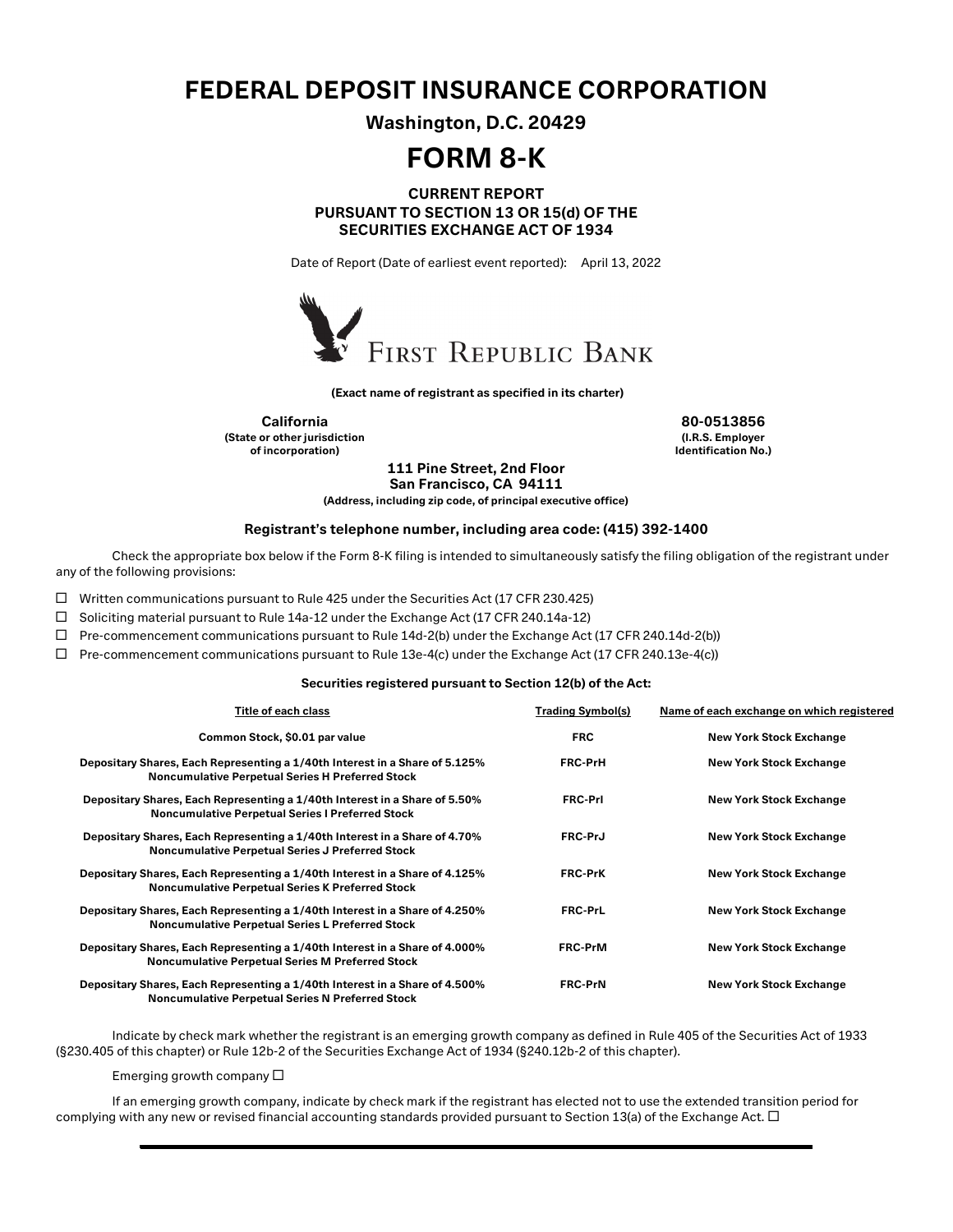## Item 7.01 Regulation FD Disclosure

Pursuant to Regulation FD, First Republic Bank ("the Bank") hereby furnishes to the Federal Deposit Insurance Corporation slides that the Bank will present to analysts and investors on or after April 13, 2022. The slides are attached hereto as Exhibit 99.1. These slides will be available on the Bank's website a[t firstrepublic.com.](http://www.firstrepublic.com/)

The information furnished by the Bank pursuant to this item, including Exhibit 99.1, shall not be deemed "filed" for purposes of Section 18 of the Securities Exchange Act of 1934, as amended (the "Exchange Act"), or otherwise subject to the liability of that section, and shall not be deemed to be incorporated by reference into any filing under the Securities Act of 1933, as amended, or the Exchange Act.

## Item 9.01 Financial Statements and Exhibits

## (d) Exhibits

99.1 Slides presented by First Republic Bank to analysts and investors on or after April 13, 2022.